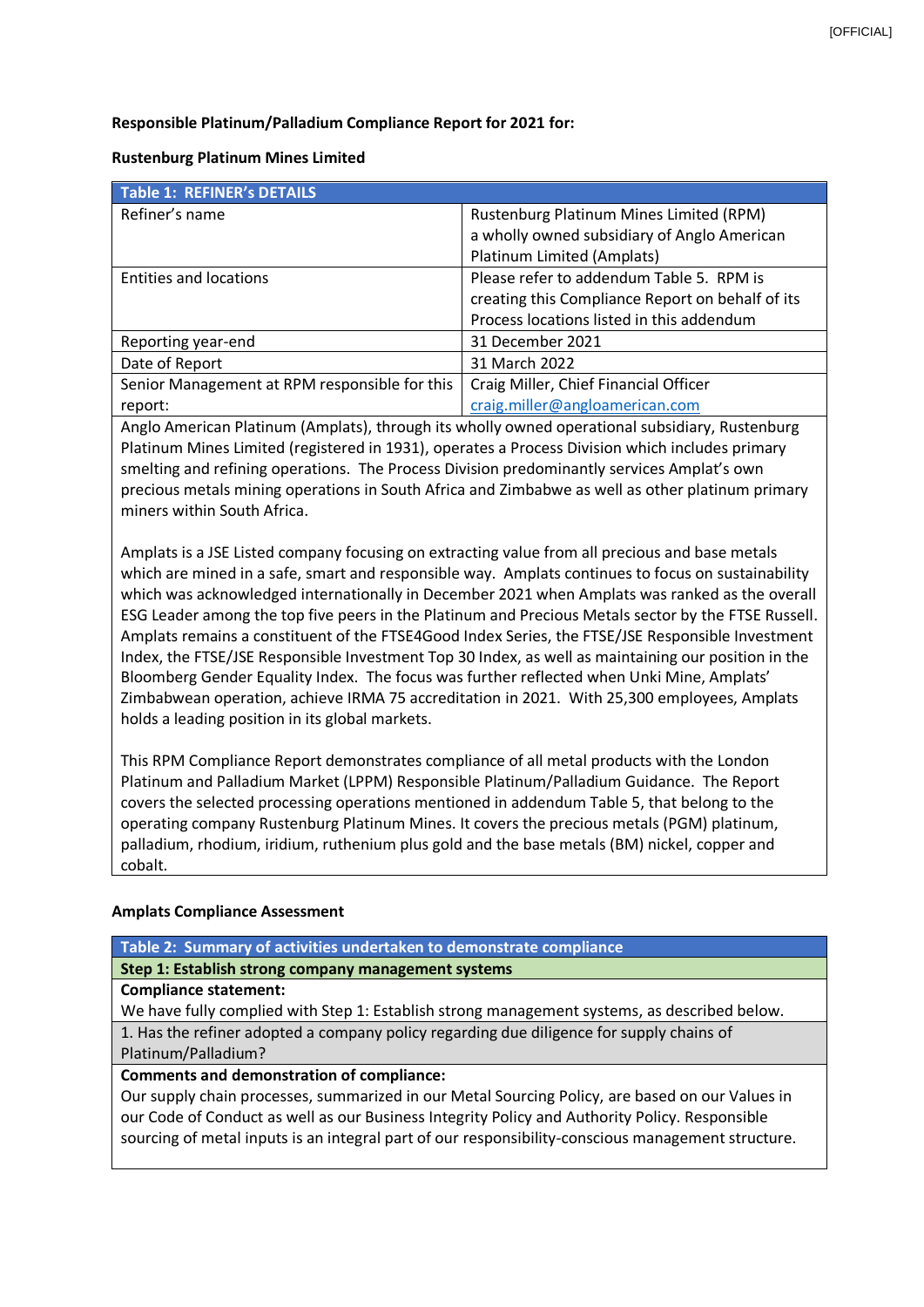Amplats sources material from South Africa and its own operation in Zimbabwe which are both nonconflict-affected or non-high-risk areas. Its policies however ensure that full screening of all material sources occurs and is continually monitored in accordance with the implemented governance structures.

2. Has the refiner set up an internal management structure to support supply chain due diligence? **Comments and demonstration of compliance:**

An internal management structure has been set up that defines governance, roles and responsibilities, internal audit, communication and senior management reviews. An assigned Metal Sourcing Compliance Officer, appointed during 2019, has access to the Platinum Management Committee (PMC) to report any breaches of policy or LPPM guidance.

3. Has the refiner established a strong internal system of due diligence, controls and transparency over Platinum/Palladium supply chains, including traceability and identification of other supply chain actors?

# **Comments and demonstration of compliance:**

RPM has a sophisticated and robust integrated metal accounting system which track's inputs and outputs from each Process operation on a lot basis for all nine PGMs and BMs. Specific documentation is required with each receipt from authorized parties and the receipt must be entered into the metal accounting system prior to the material entering an operation. This allows us to ensure that all PGMs and BMs containing materials used for our products are quantified, conflict free and that we adhere to the requirements of the South African Precious Metals Act. Through training of our employees, we ensure that our guidelines are followed. Any form of noncompliance is reported to the Compliance Officer and senior management. Remedial actions are implemented to address any non-compliance issues. No such escalation was necessary during the reporting period.

4. Has the refiner strengthened engagement with Platinum/Palladium supplying counterparties and, where possible, assist Platinum/Palladium supplying counterparties in building due diligence capacities?

# **Comments and demonstration of compliance:**

RPM ensures that it has strong relationships with all its metal supplying counterparties. This is done through the various committees built into its supply contracts and continuous engagement with the suppliers. In addition, the source of the supply is defined within each contractual relationship and confirmed annually by each supplier. We further confirm their adherence to the South African Precious Metals Act and their adherence to international practices focusing on child labour, human rights and environmental issues.

All new suppliers go through a comprehensive vetting process to ensure that they meet RPM's stringent requirements and that they are suppliers of good standing. No new suppliers were onboarded in 2021.

In the reporting year, we continued to be members of various business organizations like the IPA (International Platinum Association), EPMF (European Precious Metals Federation) and the NI (Nickel Institute).

5. Has the refiner established a company-wide communication mechanism to promote broad based employee participation and risk identification to management?

# **Comments and demonstration of compliance:**

Amplats, has implemented "YourVoice" throughout the company, including its subsidiary RPM, which is an anonymous service through which concerns about potentially unethical, unlawful or unsafe conduct and practices can be reported and investigated. It is independently managed on our behalf by an external service provider. As a means of reinforcing Amplats' values, "YourVoice" serves to build employee, customer, supplier and stakeholder trust through being an important means by which we can identify and eliminate unethical practices. "YourVoice" can be contacted by email or telephonically and contact information is widely publicized throughout our organization and is readily available on our portal.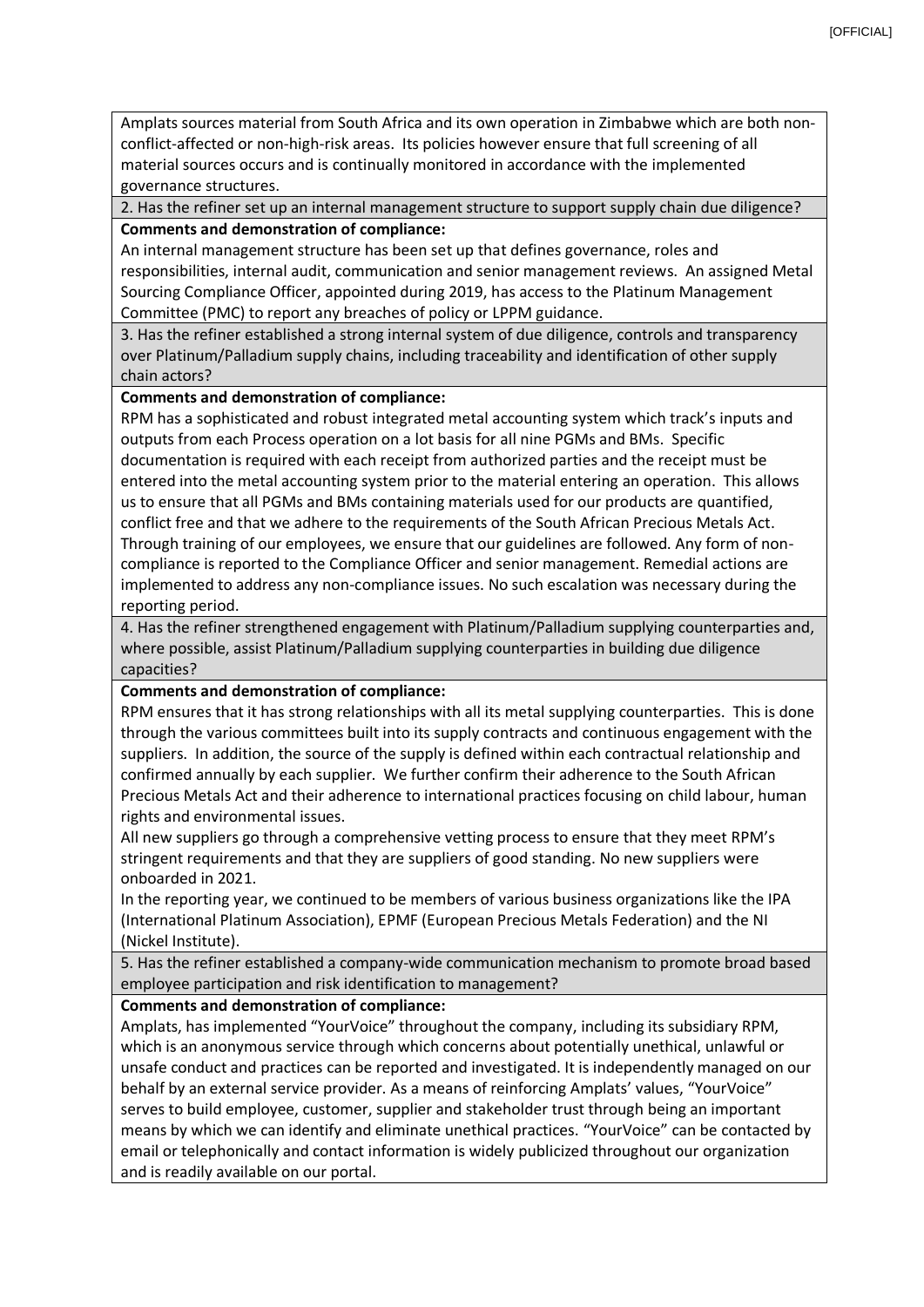No concerns were raised by any stakeholder during the reporting period with regards to PGM and BM bearing feed materials.

#### **Step 2: Identify and assess risks in the supply chain**

**Compliance statement:**

We have fully complied with Step 2: Identify and assess risks in the supply chain, as described below: 1. Does the refiner have a process to identify risks in the supply chain?

#### **Comments and demonstration of compliance:**

RPM identifies and assesses risks in the supply chain. Our vendor approval process is followed prior to entering a formal relationship with any metal feed supplier and includes extensive checks to ensure that they are aligned with the RPM's stringent good supplier requirement which include compliance with the LPPM Responsible Sourcing guideline. Routine checks are also undertaken periodically to ensure that current vendors risk profiles have not changed. As RPM's business is that of primary smelting and refining, our supply agreements are usually established as long term supply agreements for primary metal sources. The approval requirements are however applied to all sources of metal feeds and independent of duration of supply.

2. Does the refiner assess risks in light of the standards of their due diligence system?

#### **Comments and demonstration of compliance:**

RPM's supply chain due diligence comprises all measures required by the LPPM which are performed before entering into a business relationship with any PGM or BM supplying counterpart. All RPM's current suppliers are situated in non-conflict areas. We would perform enhanced due diligence for secondary sourced materials, where the metal potentially originates from or transits via conflict affected areas or areas with human rights abuse, child labour or other high-risk factors. In addition, we conduct appropriate monitoring of transactions undertaken through the course of the relationship.

RPM might suspend its business relationship with existing partners or refuse to open a relationship with new partners should the due diligence requirements not be met.

There were no new relationships formed or current relationships suspended during the reporting period.

3. Does the refiner report risk assessments to the designated manager?

# **Comments and demonstration of compliance:**

Amplats' supply chain due diligence needs to be completed prior to a relationship being entered into by its subsidiary RPM. Our Authority Policy Manual clearly defines the level of senior management required to authorize such a relationship and requires at least one Executive Head's approval. All our current counterparties have full Executive Committee and RPM Board approval. The Compliance Officer can raise any concern when reviewing business conducted with current suppliers to the Executive Committee and, if required, recommend that the relationship be suspended.

No risks were identified resulting in no current relationships being suspended during the reporting period.

**Step 3: Design and implement a management strategy to respond to identified risks**

# **Compliance statement with requirement:**

We have fully complied with Step 3: Design and implement a management system to respond to identified risks, as described below:

1. Does the refiner report findings to designated Senior Management?

# **Comments and demonstration of compliance:**

Amplats' supply chain due diligence needs to be completed prior to a relationship being entered into by its subsidiary RPM. Our Authority Policy Manual clearly defines the level of senior management required to authorize such a relationship and requires at least one Executive Head's approval. All our current counterparties were approved by the Executive Committee and the RPM Board. The Compliance Officer can raise any concern when reviewing current suppliers to the Executive Committee and, if required, recommend that the relationship be suspended.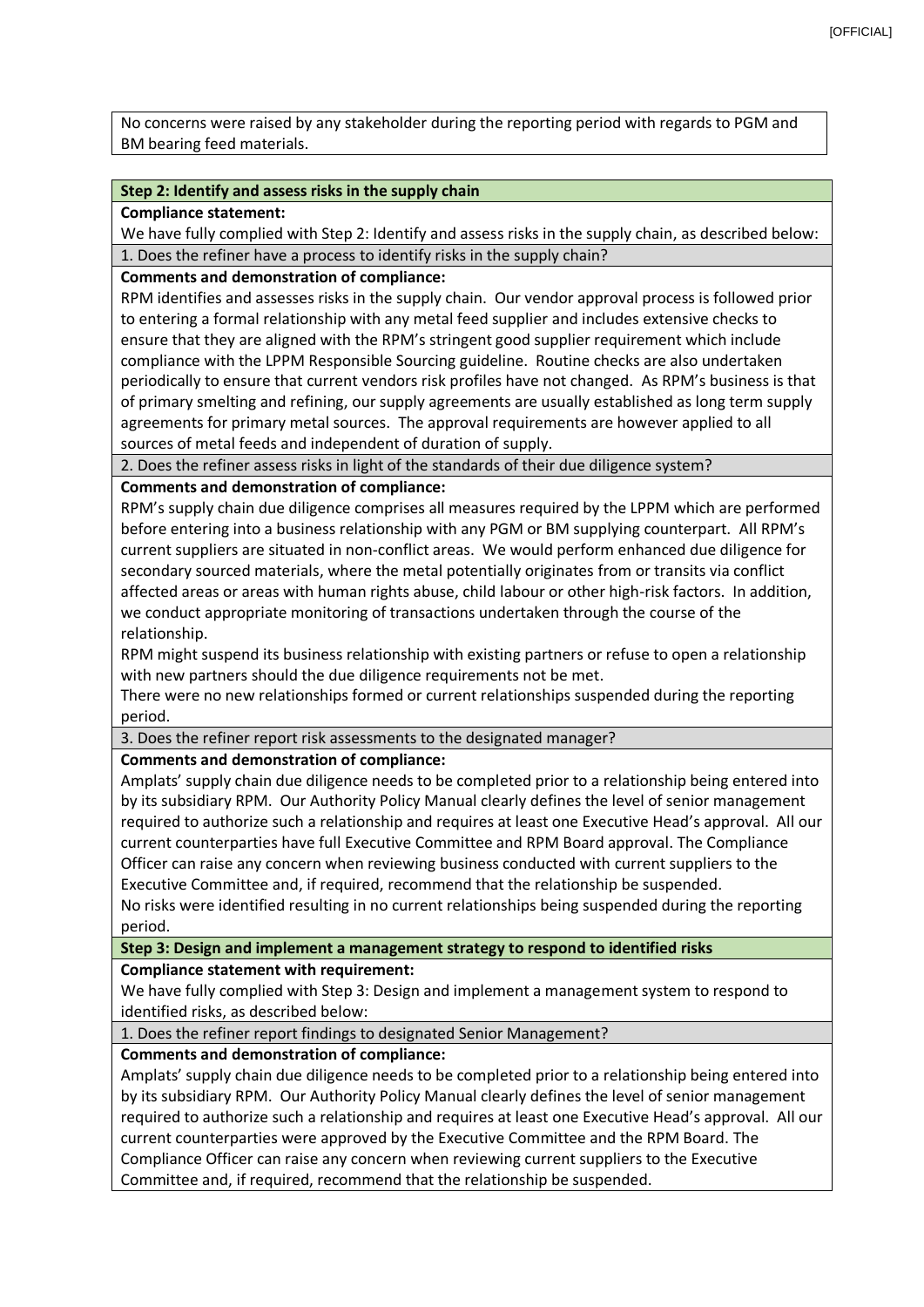No concerns were raised during the reporting period.

2. Has the refiner devised a strategy for risk management of an identified risk be either (i) mitigation of the risk while continuing trade, (ii) mitigation of the risk while suspending trade or (iii) disengagement from the risk?

# **Comments and demonstration of compliance:**

Amplats' supply chain due diligence needs to be completed prior to a relationship being entered into by its subsidiary RPM. In addition, periodic review of current suppliers is undertaken. The compliance officer will review these together with any ad-hoc identified risks brought up by any stakeholder and decide on necessary action. If required, this action could include suspending or cancelling a relationship.

No relationships were suspended or cancelled during the reporting period.

3. Where a management strategy of risk mitigation is undertaken, it should include measurable steps to be taken and achieved, monitoring of performance, periodic reassessment of risk and regular reporting to designated senior management.

# **Comments and demonstration of compliance:**

Procedures are in place and are applied accordingly. Should a risk be identified, additional information will be requested for the Compliance Officer to decide on the appropriate action. If required, this action could include recommendation to suspend or cancel a relationship. No relationships were suspended or cancelled during the reporting period.

**Step 4: Arrange for an independent third-party audit of the supply chain due diligence**

# **Compliance statement with requirement:**

We have fully complied with Step 4: Arrange for an independent third-party audit of the supply chain due diligence.

# **Comments and demonstration of compliance:**

RPM received an unqualified assurance report (limited assurance) without findings of noncompliance for the 2021 period, conducted by EY South Africa. The full audit report is available on request. RPM is scheduled for a limited assurance audit in Q1 2022.

# **Step 5: Report on supply chain due diligence**

**Compliance statement:**

We have fully complied with Step 5: Report on supply chain due diligence as described below:

# **Comments and demonstration of compliance:**

Further information and details of how RPM's systems, procedures, processes and controls have been implemented to align to the specific requirements in the LPPM Responsible Platinum/Palladium Guidance has been set out in our metal supply chain policy which is available on Amplats' company portal link here.

# **RPM's overall conclusion**

# **Table 3: Management conclusion**

**Is the refiner in compliance with the requirements of the LPPM Responsible Platinum/Pallidum Guidance for Responsible Supply Chains of Minerals from Conflict-Affected and High-Risk Areas for the reporting period?**

# **Compliance Statement:**

Yes Amplats, including its operational subsidiary RPM, have implemented effective management systems, procedures, processes and practices to comply with the requirements of the LPPM Responsible Platinum/Palladium Guidance for the reporting period ending  $31^{st}$  December 2021. It is further concluded that the implementation is not only for platinum and palladium but also includes associated rhodium, iridium, ruthenium, gold, nickel, copper and cobalt.

RPM is committed to continuous improvement and this is monitored internally on a regular basis. Any corrective actions identified are implemented.